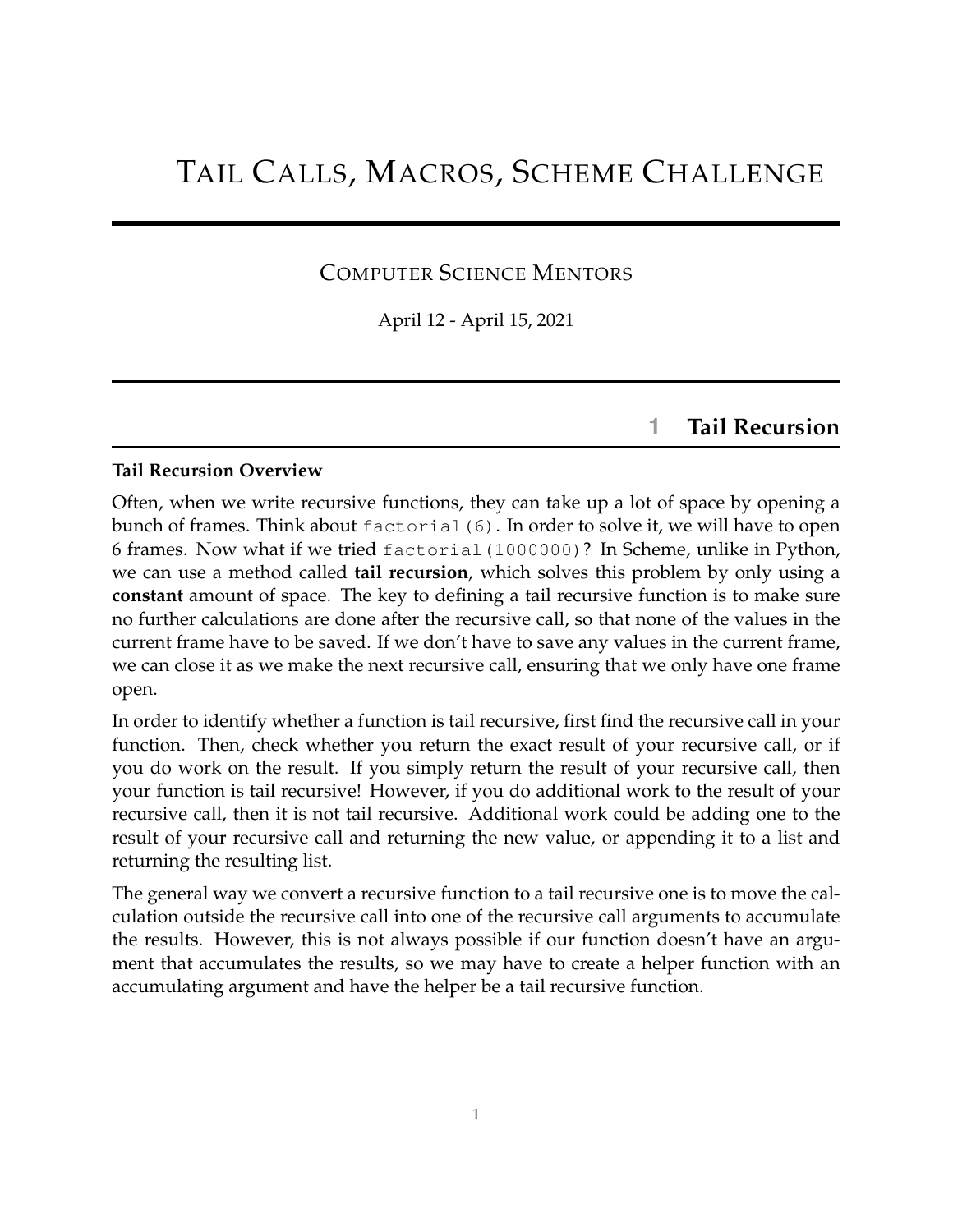- 1. What is a tail call? What is a tail context? What is a tail recursive function?
- 2. Why are tail calls useful for recursive functions?
- 3. Consider the following function:

```
(define (count-instance lst x)
  (cond ((null? lst) 0)
        ((equal? (car lst) x) (+ 1 (count-instance
                                           (cdr lst) x)))
        (else (count-instance (cdr lst) x))))
```
What is the purpose of count-instance? Is it tail recursive? Why or why not? Optional: draw out the environment diagram of this count-instance with  $1st =$  $(1 \ 2 \ 1)$  and  $x = 1$ .

4. Rewrite count-instance to be tail recursive. (Hint: helper functions are often useful in implementing Tail Recursion.)

(**define** (count-tail lst x)

)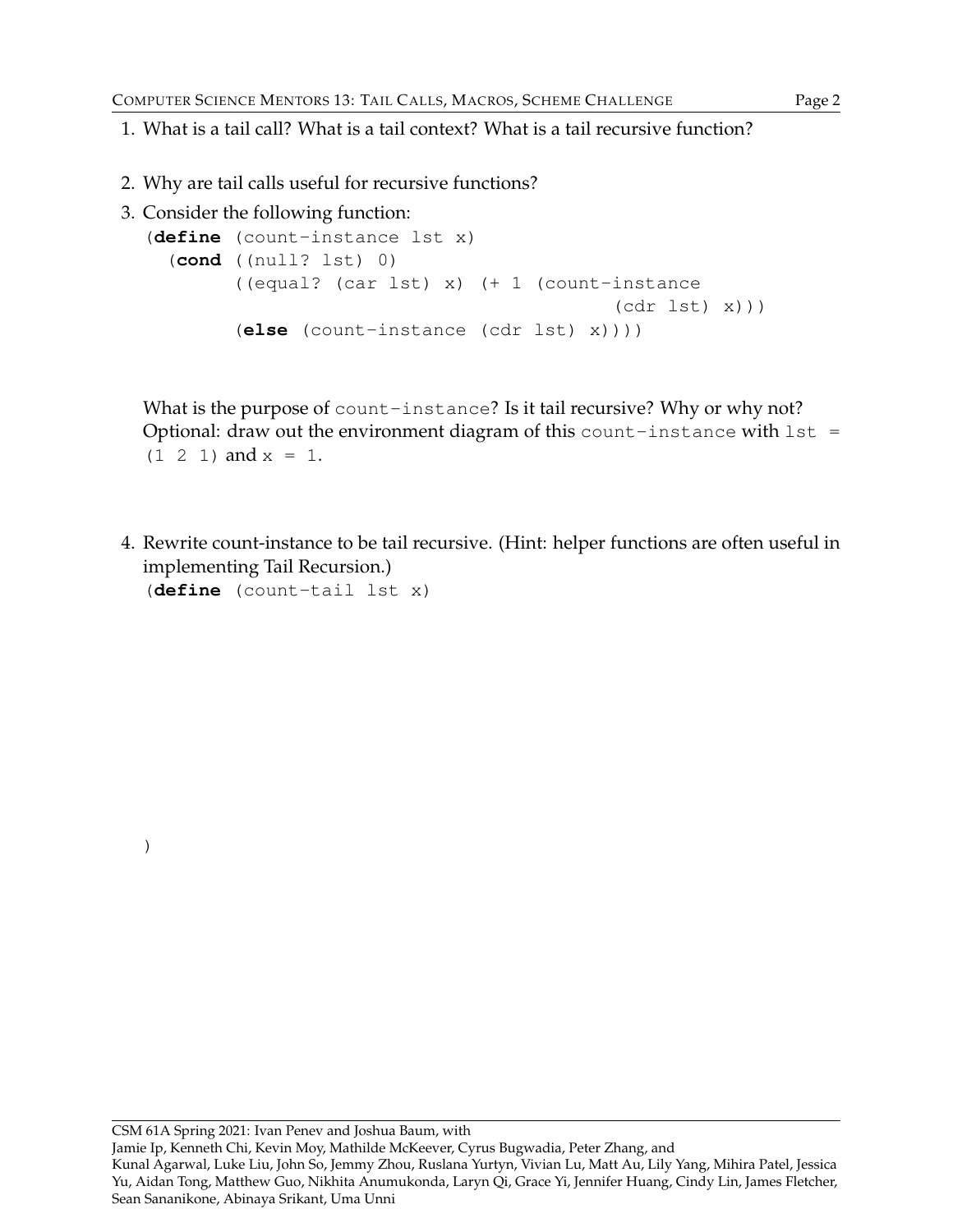5. Implement filter, which takes in a one-argument function f and a list lst, and returns a new list containing only the elements in 1st for which f returns true. Your function must be tail recursive.

You may wish to use the built-in append function, which takes in two lists and returns a new list containing the elements of the first list followed by the elements of the second.

```
;Doctests
scm> (filter (lambda (x) (> x 2)) '(1 2 3 4 5))
(3 4 5)
```

```
(define (filter f lst)
```
)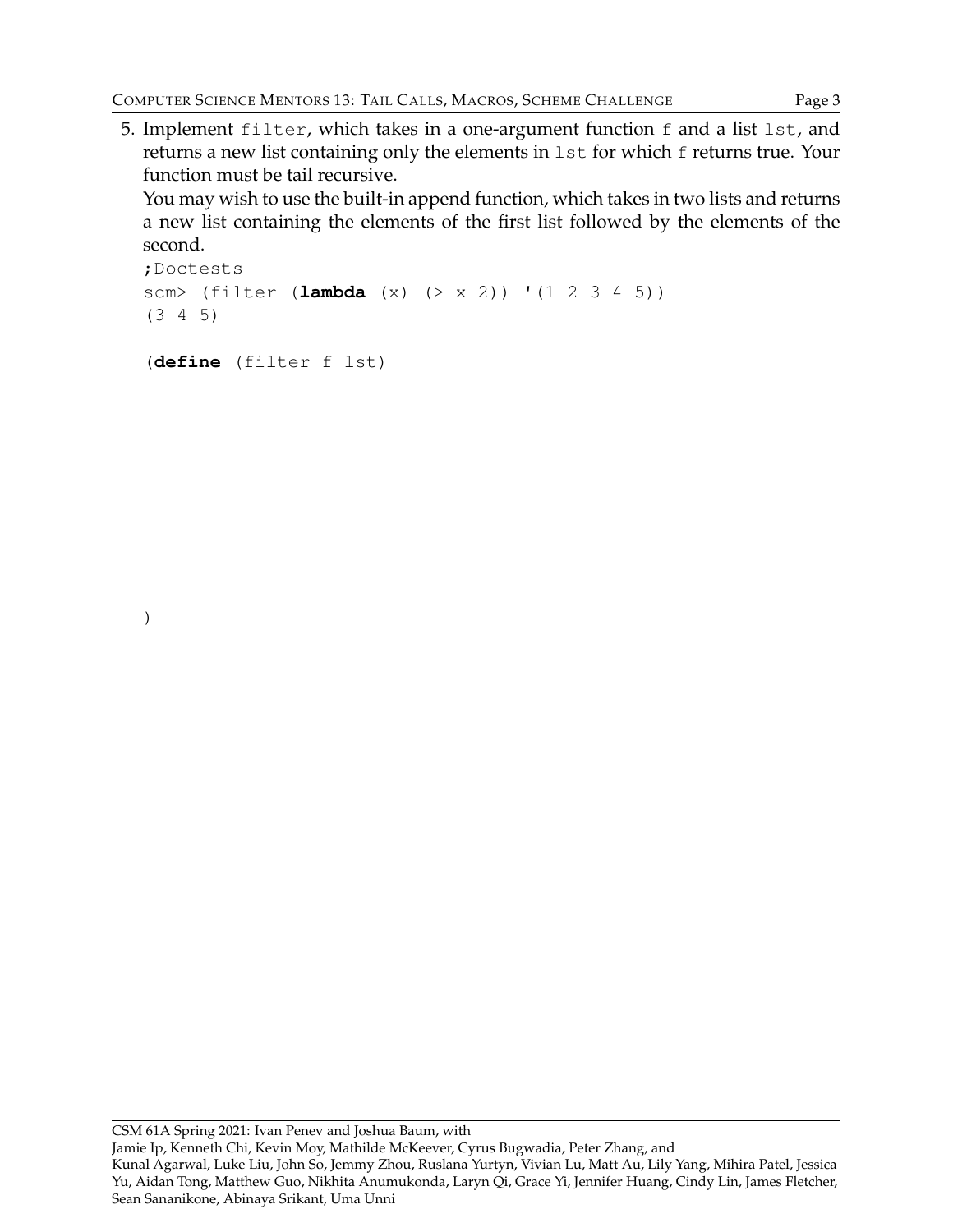**Macros Overview** Whereas normal Scheme evaluation entails evaluating the operator, then evaluating the operands, before finally applying the operator on operands, macros evaluation involves three steps:

- 1. Evaluate the operator
- 2. Evaluate the body of the macro procedure without evaluating the operands
- 3. Evaluate the expression produced by the body and return the result.

Because the body is evaluated without evaluating the operands at first, macros are powerful and allow us to do more than scheme procedures, like implementing new special forms, control the order of evaluation, and more.

**Quoting, Quasiquoting, Unquoting** All Scheme expressions are lists except for atomic expressions like numbers and symbols; so call expressions and special forms are lists too; Example:  $(+ 12)$ 

The (quote expression) special form, also denoted by a **´**, simply returns expression - it does not evaluate it. This means we can write a Scheme expression and have the expression remain as an expression; if an expression is a call expression or special form, this means the expression will remain a list.

The (quasiquote expression) special form, **`**, has the same effect as quote, except that any expression within expression can be unquoted by preceding it with , or the unquote special form; any unquoted expression is evaluated, whereas everything else within expression is not, as normal. Quasiquote and unquote are often used in the body of macro procedures to selectively evaluate certain parts.

(eval expression) is a procedure that simply evaluates its argument. Note that since eval is a procedure, expression is evaluated first before applying eval.

Below is a simple example of a macro. Note that even though we pass in (print 'hello) as an operands, we don't evaluate the expression and print right away. Instead we first evaluate the body of the macro procedure, and afterwards we evaluate the expression produced by the macro.

```
(define-macro (twice expr)
(list 'begin expr expr))
scm> (twice (print 'hello))
hello
hello
```
CSM 61A Spring 2021: Ivan Penev and Joshua Baum, with Jamie Ip, Kenneth Chi, Kevin Moy, Mathilde McKeever, Cyrus Bugwadia, Peter Zhang, and Kunal Agarwal, Luke Liu, John So, Jemmy Zhou, Ruslana Yurtyn, Vivian Lu, Matt Au, Lily Yang, Mihira Patel, Jessica Yu, Aidan Tong, Matthew Guo, Nikhita Anumukonda, Laryn Qi, Grace Yi, Jennifer Huang, Cindy Lin, James Fletcher, Sean Sananikone, Abinaya Srikant, Uma Unni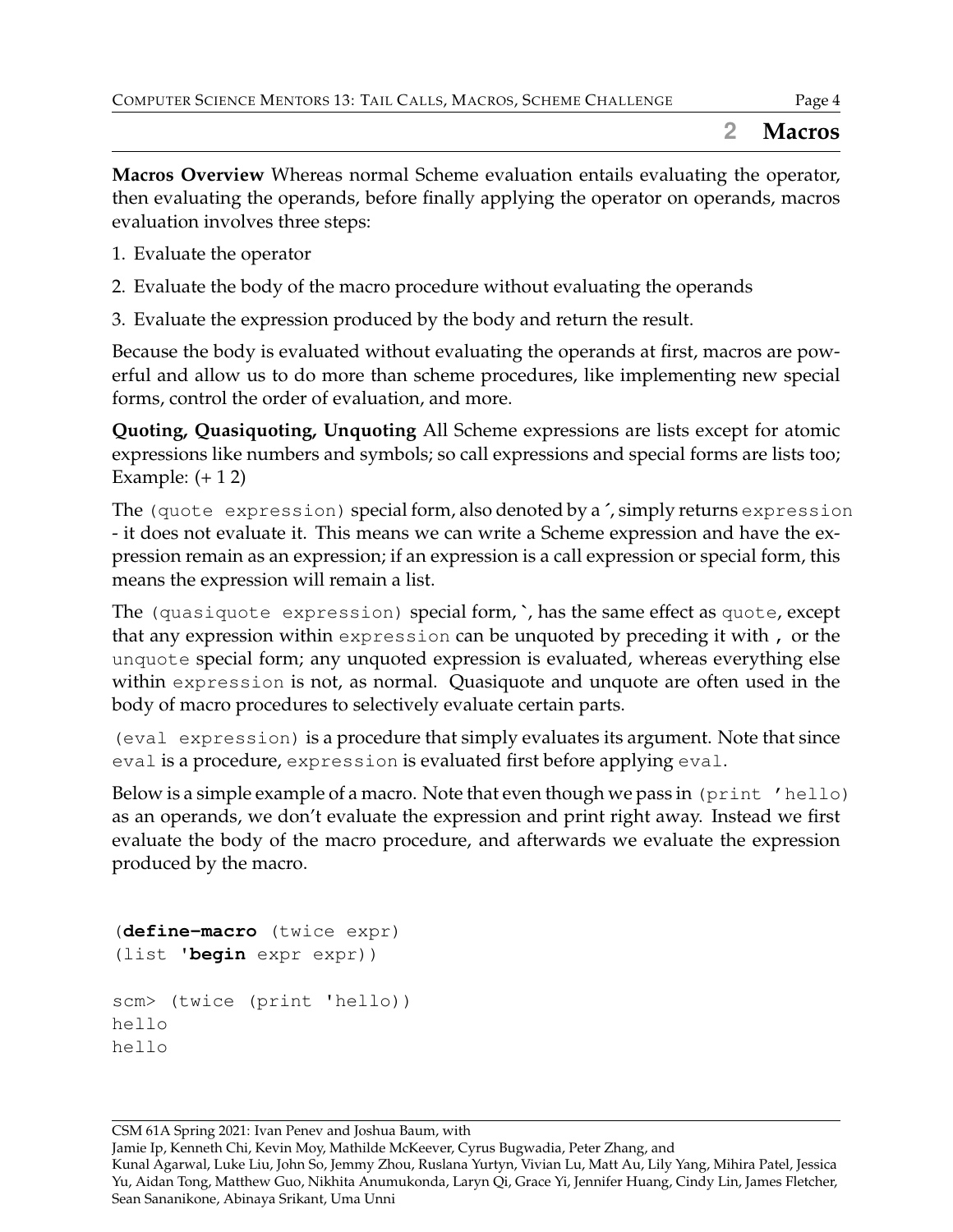```
1. What will Scheme output?
  scm> (define x 6)
  scm> (define y 1)
  scm> '(x \ y \ a)scm> '(,x, y, a)scm> '(,x \ y a)scm> '(, (if (-1 2) ' + ' -) 1 2)scm> (eval '(,(if (- 1 2) '+ '-) 1 2))
  scm> (define (add-expr a1 a2)
                 (list '+ a1 a2))
  scm> (add-expr 3 4)
  scm> (eval (add-expr 3 4))
  scm> (define-macro (add-macro a1 a2)
               (list '+ a1 a2))
  scm> (add-macro 3 4)
```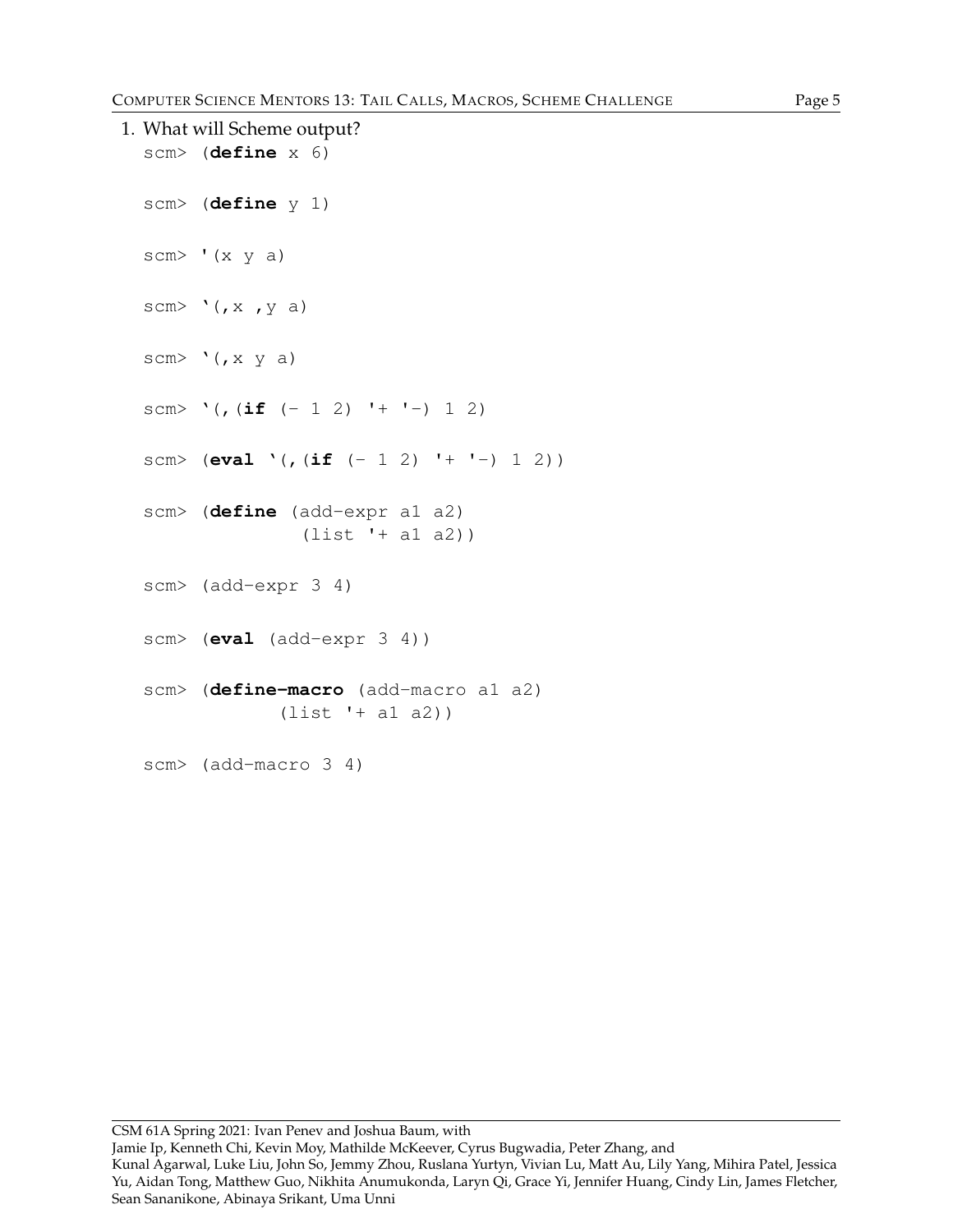2. Implement if-macro, which behaves similarly to the if special form in Scheme but has some additional properties. Here's how the if-macro is called:

if <cond1> <expr1> elif <cond2> <expr2> else <expr3> If cond1 evaluates to a truth-y value, expr1 is evaluated and returned. Otherwise, if cond2 evaluates to a truth-y value, expr2 is evaluated and returned. If neither condition is true, expr3 is evaluted and returned.

```
;Doctests
scm> (if-macro (= 1 0) 1 elif (= 1 1) 2 else 3)
2
scm> (if-macro (= 1 1) 1 elif (= 2 2) 2 else 3)
1
scm> (if-macro (= 1 0) (/ 1 0) elif (= 2 0) (/ 1 0) else 3)
3
```
(**define-macro** (if-macro cond1 expr1 elif cond2 expr2 **else** expr3)

- )
- 3. Could we have implemented if-macro using a function instead of a macro? Why or why not?

CSM 61A Spring 2021: Ivan Penev and Joshua Baum, with Jamie Ip, Kenneth Chi, Kevin Moy, Mathilde McKeever, Cyrus Bugwadia, Peter Zhang, and Kunal Agarwal, Luke Liu, John So, Jemmy Zhou, Ruslana Yurtyn, Vivian Lu, Matt Au, Lily Yang, Mihira Patel, Jessica Yu, Aidan Tong, Matthew Guo, Nikhita Anumukonda, Laryn Qi, Grace Yi, Jennifer Huang, Cindy Lin, James Fletcher, Sean Sananikone, Abinaya Srikant, Uma Unni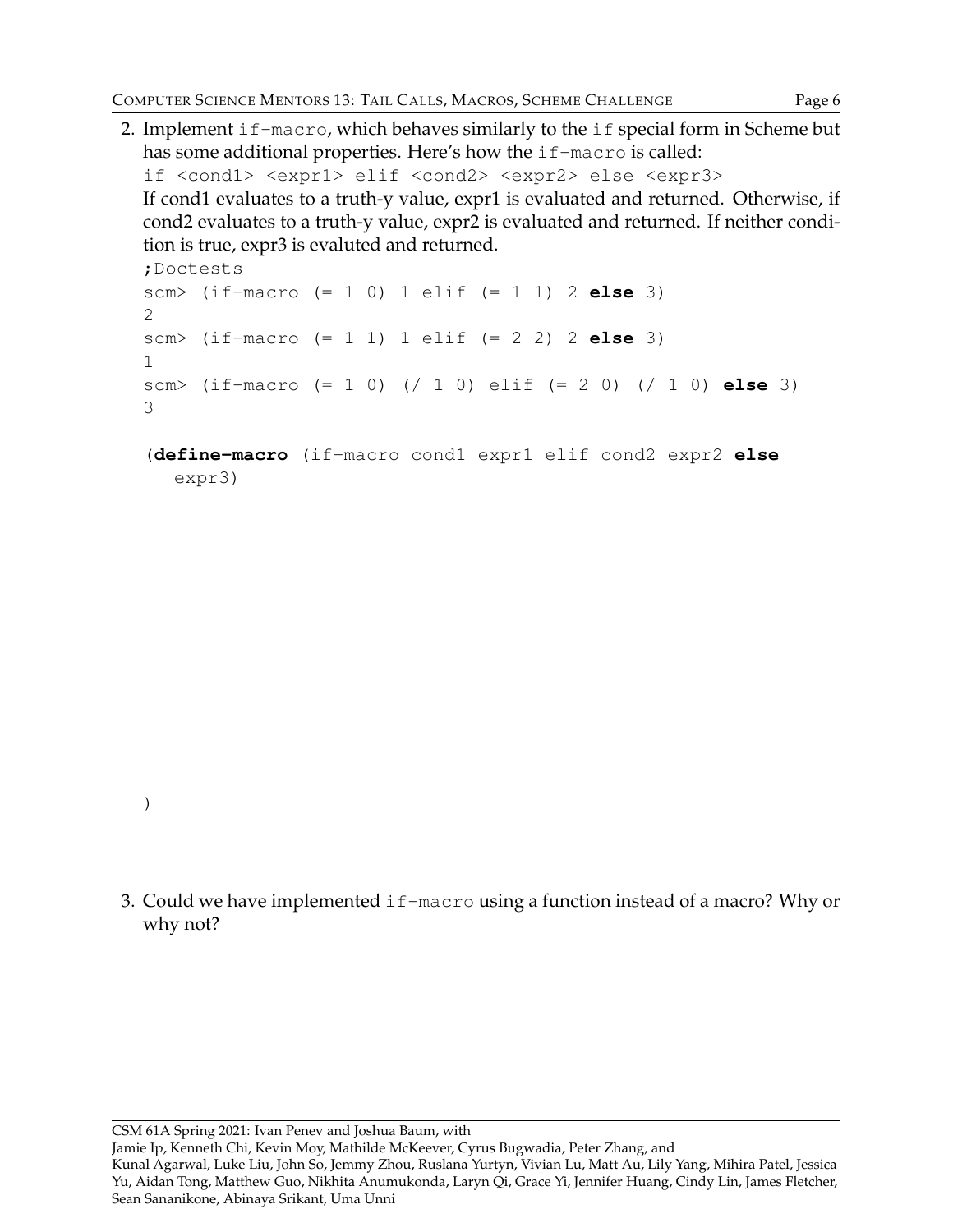4. Implement apply-twice, which is a macro that takes in a call expression with a single argument. It should return the result of applying the operator to the operand twice.

```
;Doctests
scm> (define add-one (lambda (x) (+ x 1)))
add-one
scm> (apply-twice (add-one 1))
3
scm> (apply-twice (print 'hi))
hi
undefined
```
(**define-macro** (apply-twice call-expr)

|  | '(let (operator) |  |
|--|------------------|--|
|  | (operand         |  |
|  |                  |  |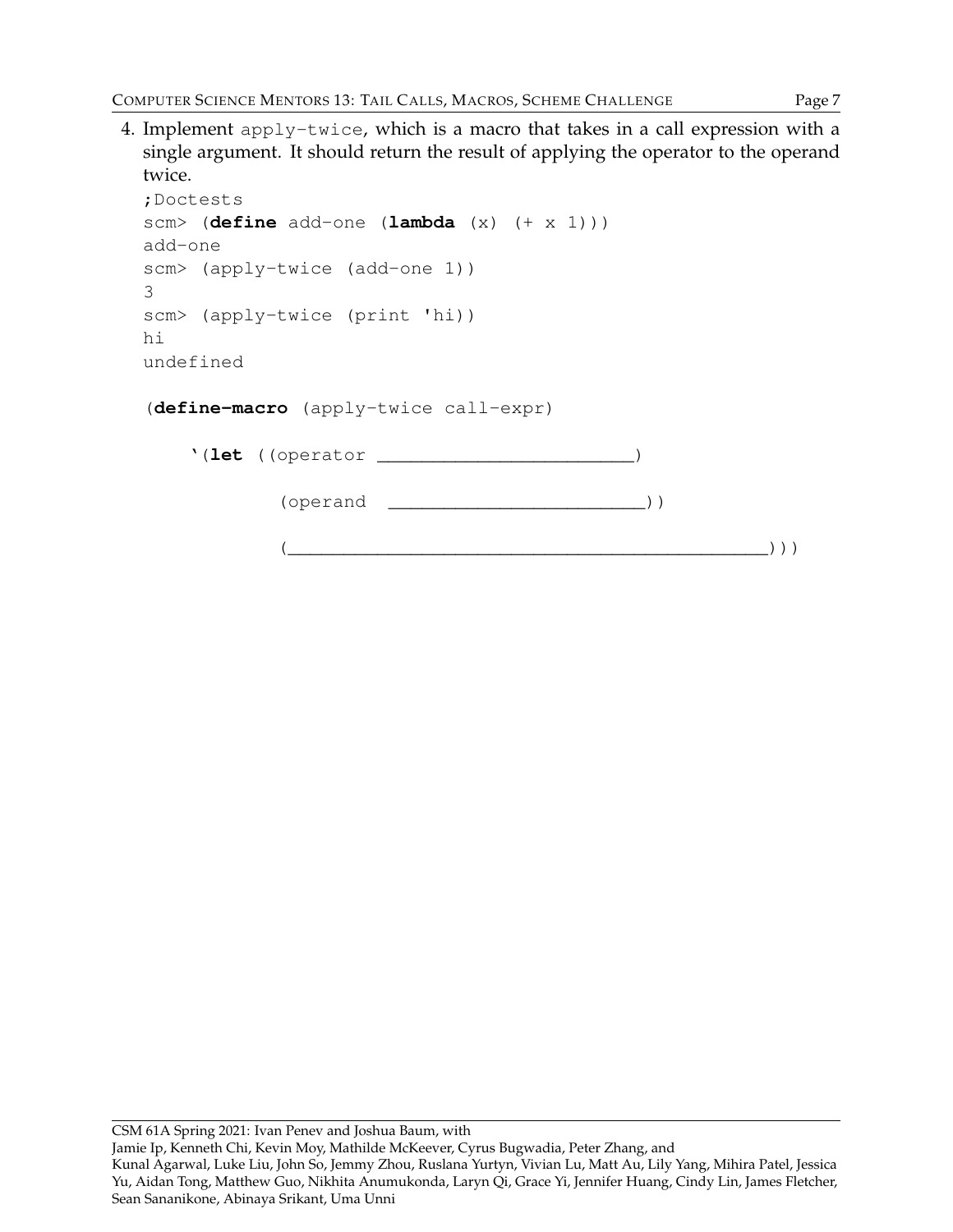## **3 Scheme Challenge**

1. Suppose Isabelle bought turnips from the Stalk Market and has stored them in random amounts among an ordered sequence of boxes. By the magic of time travel, Isabelle's friend Tom Nook can fast-forward one week into the future and determine exactly how many of Isabelle's turnips will rot over the week and have to be discarded.

Assuming that boxes of turnips will rot in order, i.e. all of box 1's turnips will rot before any of box 2's turnips, help Isabelle determine which turnips will still be fresh by week's end. Specifically, fill in decay, which takes in a list of positive integers boxes, which represents how many turnips are in each box, and a positive integer rotten representing the number of turnips that will rot, and returns a list of nonnegative integers that represents how many fresh turnips will remain in each box.

```
; doctests
scm> (define a '(1 6 3 4))
a
scm> (decay a 1)
(0 6 3 4)
scm> (decay a 5)
(0 2 3 4)
scm> (decay a 9)
(0 0 1 4)
scm> (decay a 1000)
(0 0 0 0)
```
(**define** (decay boxes rotten)